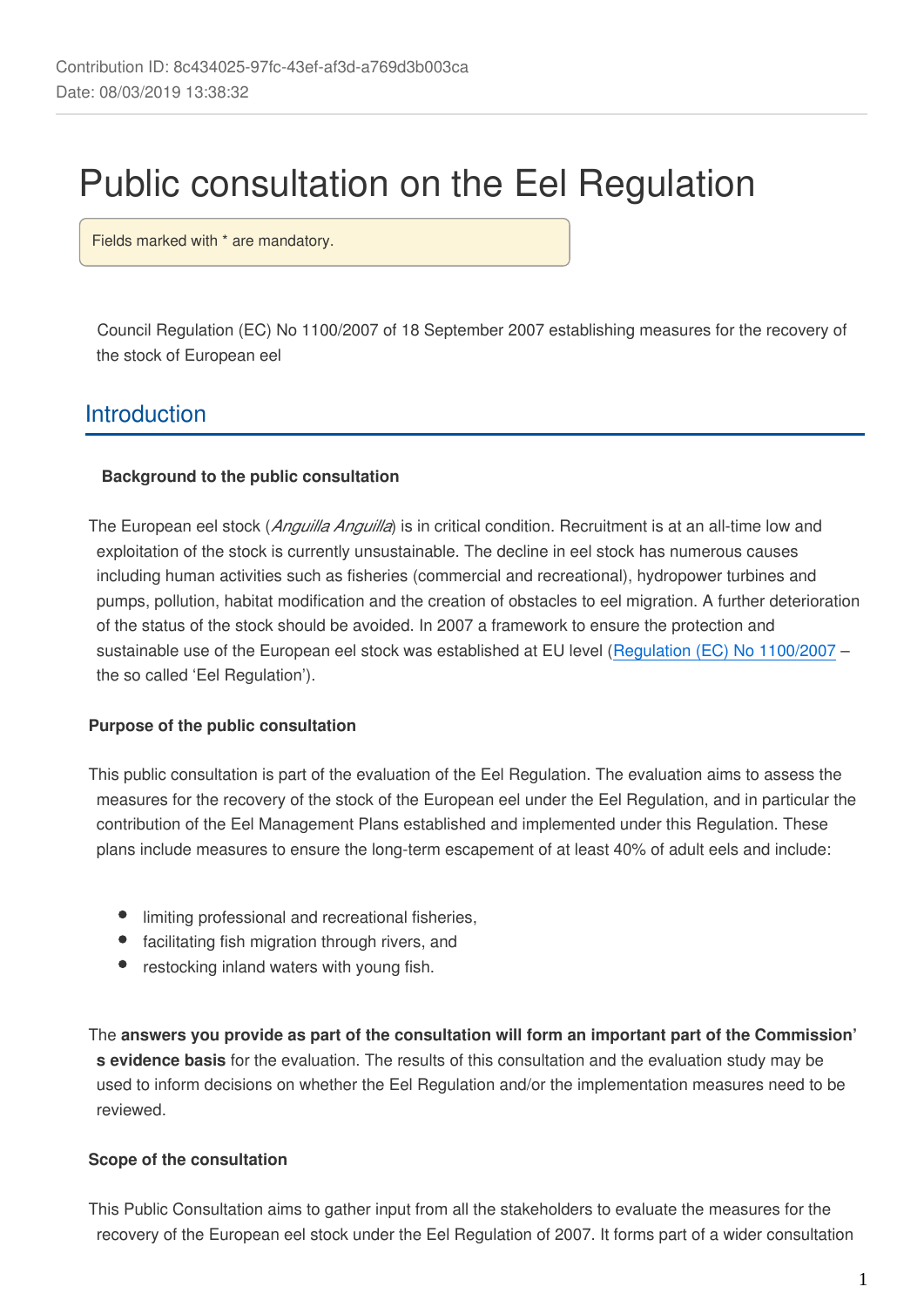strategy for the evaluation that also includes targeted stakeholder consultations and several case studies that will gather more detailed evidence at a national level.

This questionnaire takes about 15 minutes to complete. You will also be able to provide any other relevant information or comments at the end.

# About you

**\*** Language of my contribution

- **Bulgarian**
- Croatian
- C<sub>zech</sub>
- C Danish
- C Dutch
- **O** English
- **Estonian**
- **C** Finnish
- C French
- C Gaelic
- C German
- **C** Greek
- **C** Hungarian
- $\circ$  Italian
- C Latvian
- C Lithuanian
- **Maltese**
- C Polish
- **C** Portuguese
- C Romanian
- C Slovak
- Slovenian
- Spanish
- Swedish
- **\***I am giving my contribution as
	- Academic/research institution
	- **O** Business association
	- **C** Company/business organisation
	- **C** Consumer organisation
	- **EU** citizen
	- **Environmental organisation**
	- Non-EU citizen
	- Non-governmental organisation (NGO)
	- **Public authority**
	- **Trade union**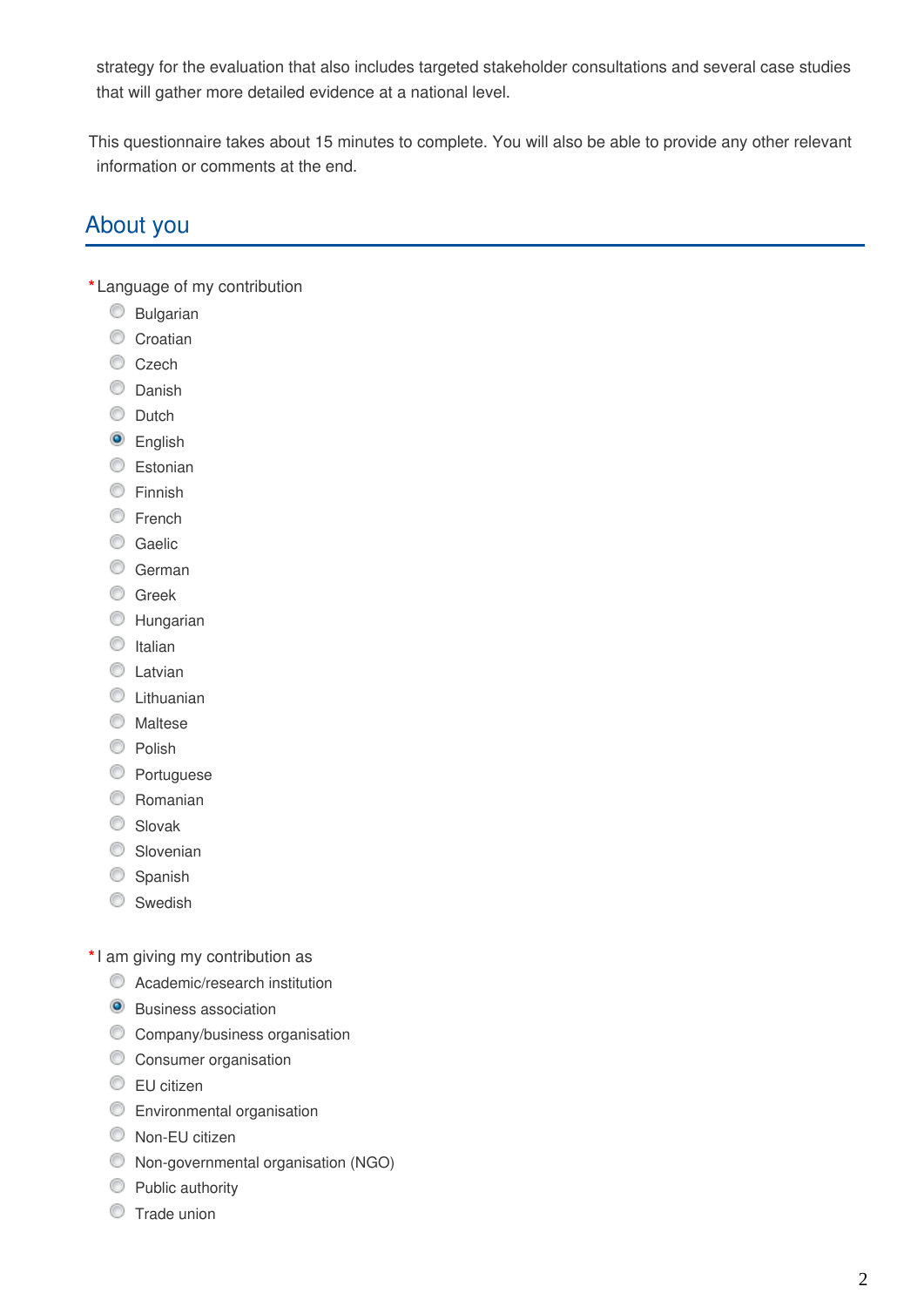#### O Other

#### **\***First name

India

#### **\***Surname

Redrup

#### **\***Email (this won't be published)

INDIA.REDRUP@ENERGY-UK.ORG.UK

#### **\***Organisation name

*255 character(s) maximum*

Energy UK

#### **\***Organisation size

- $\bullet$  Micro (1 to 9 employees)
- Small (10 to 49 employees)
- Medium (50 to 249 employees)
- Large (250 or more)

#### Transparency register number

#### *255 character(s) maximum*

Check if your organisation is on the *[transparency register](http://ec.europa.eu/transparencyregister/public/homePage.do?redir=false&locale=en)*. It's a voluntary database for organisations seeking to influence EU decisionmaking.

#### 13457582538-68

#### **\***Country of origin

Please add your country of origin, or that of your organisation. **O** Afghanistan **C** Diibouti **D** Libya **C** Saint Pierre and Miquelon Åland Islands Dominica Liechtenstein Saint Vincent and the Grenadines C Albania **C** Dominican Republic C Lithuania C Samoa C Algeria C Ecuador C Luxembourg C San Marino C American Samoa C Egypt C Macau C São Tomé and Príncipe C Andorra CCCI Salvador C Madagascar C Saudi Arabia C Angola C Equatorial Guinea C Malawi C Senegal C Anguilla C Eritrea C Malaysia C Serbia C Antarctica C Estonia C Maldives C Seychelles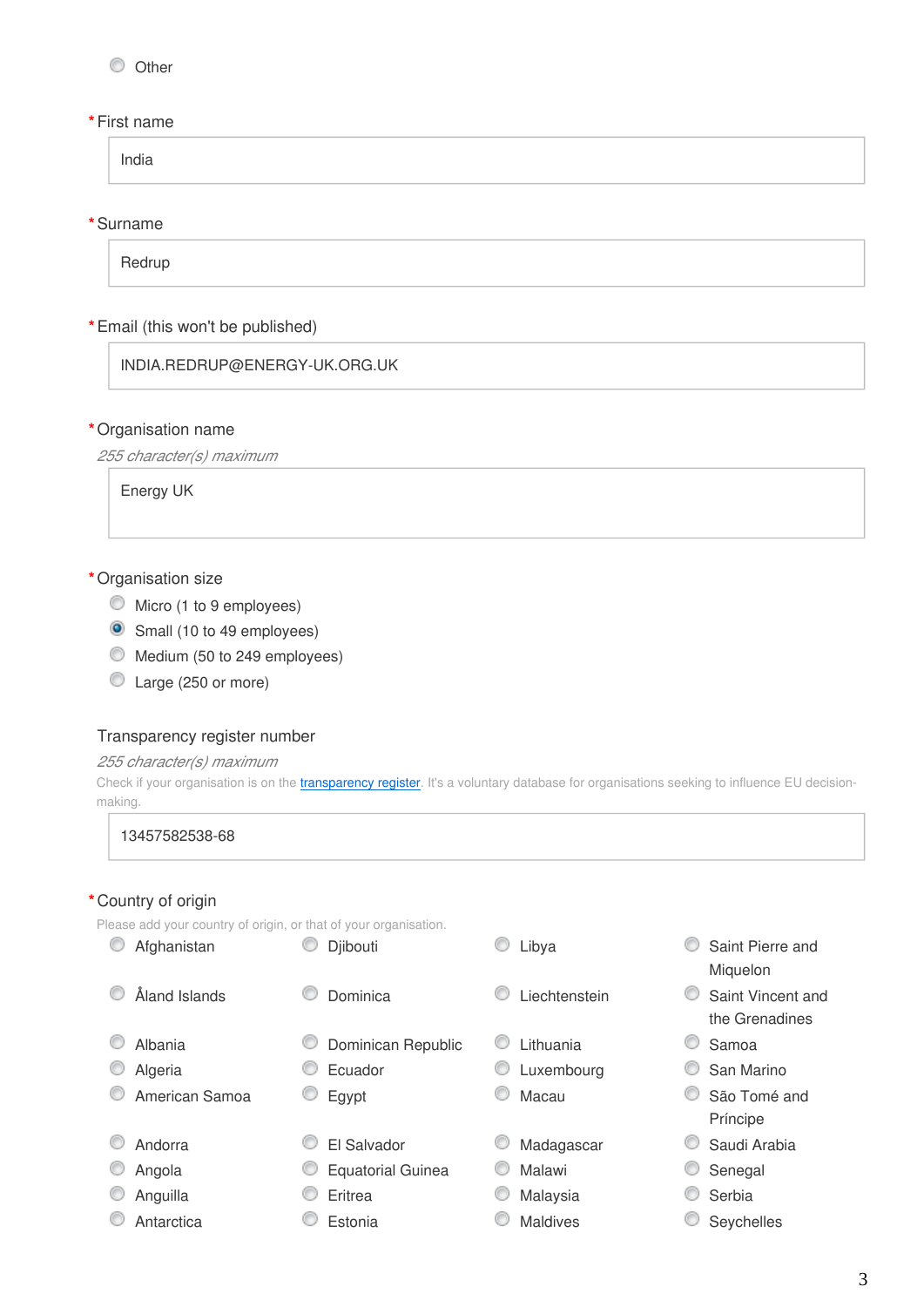| Antigua and Barbuda                      |   | Ethiopia                |   | Mali             |   | Sierra Leone               |
|------------------------------------------|---|-------------------------|---|------------------|---|----------------------------|
| Argentina                                | O | <b>Falkland Islands</b> |   | Malta            |   | Singapore                  |
| Armenia                                  | O | Faroe Islands           | 0 | Marshall Islands | O | Sint Maarten               |
| Aruba                                    |   | Fiji                    | O | Martinique       | O | Slovakia                   |
| Australia                                | O | Finland                 | O | Mauritania       | 0 | Slovenia                   |
| Austria                                  |   | Former Yugoslav         |   | <b>Mauritius</b> |   | Solomon Islands            |
|                                          |   | Republic of             |   |                  |   |                            |
|                                          |   | Macedonia               |   |                  |   |                            |
| Azerbaijan                               | ⊙ | France                  |   | Mayotte          |   | Somalia                    |
| <b>Bahamas</b>                           |   | French Guiana           |   | Mexico           |   | South Africa               |
| <b>Bahrain</b>                           |   | French Polynesia        |   | Micronesia       | O | South Georgia and          |
|                                          |   |                         |   |                  |   | the South Sandwich         |
|                                          |   |                         |   |                  |   | Islands                    |
| Bangladesh                               |   | French Southern and     |   | Moldova          |   | South Korea                |
|                                          |   | <b>Antarctic Lands</b>  |   |                  |   |                            |
| <b>Barbados</b>                          | O | Gabon                   |   | Monaco           |   | South Sudan                |
| <b>Belarus</b>                           |   | Georgia                 |   | Mongolia         |   | Spain                      |
| Belgium                                  |   | Germany                 | O | Montenegro       |   | Sri Lanka                  |
| <b>Belize</b>                            | C | Ghana                   |   | Montserrat       | O | Sudan                      |
| <b>Benin</b>                             |   | Gibraltar               |   | Morocco          | 0 | Suriname                   |
| Bermuda                                  |   | Greece                  |   | Mozambique       | ◎ | Svalbard and Jan           |
|                                          |   |                         |   |                  |   | Mayen                      |
| <b>Bhutan</b>                            |   | Greenland               | O | Myanmar/Burma    | O | Swaziland                  |
| <b>Bolivia</b>                           |   | Grenada                 |   | Namibia          |   | Sweden                     |
| <b>Bonaire Saint</b>                     |   | Guadeloupe              |   | Nauru            |   | Switzerland                |
| Eustatius and Saba                       |   |                         |   |                  |   |                            |
| Bosnia and                               |   | Guam                    |   | Nepal            |   | Syria                      |
| Herzegovina                              |   |                         |   | Netherlands      |   |                            |
| <b>Botswana</b>                          |   | Guatemala               |   | New Caledonia    |   | Taiwan                     |
| <b>Bouvet Island</b><br><b>Brazil</b>    |   | Guernsey<br>Guinea      |   |                  |   | Tajikistan                 |
|                                          |   |                         |   | New Zealand      |   | Tanzania                   |
| <b>British Indian Ocean</b><br>Territory |   | Guinea-Bissau           |   | Nicaragua        |   | Thailand                   |
| British Virgin Islands                   |   | Guyana                  |   | Niger            |   | The Gambia                 |
| <b>Brunei</b>                            |   | Haiti                   |   | Nigeria          |   | <b>Timor-Leste</b>         |
| <b>Bulgaria</b>                          |   | Heard Island and        |   | Niue             |   | Togo                       |
|                                          |   | McDonald Islands        |   |                  |   |                            |
| <b>Burkina Faso</b>                      | O | Honduras                |   | Norfolk Island   |   | Tokelau                    |
| <b>Burundi</b>                           |   | Hong Kong               |   | North Korea      |   | Tonga                      |
| Cambodia                                 |   | Hungary                 |   | Northern Mariana |   | <b>Trinidad and Tobago</b> |
|                                          |   |                         |   | Islands          |   |                            |
| Cameroon                                 |   | Iceland                 |   | Norway           |   | Tunisia                    |
| Canada                                   |   | India                   |   | Oman             |   | Turkey                     |
| Cape Verde                               |   | Indonesia               |   | Pakistan         |   | Turkmenistan               |
| Cayman Islands                           |   | Iran                    |   | Palau            |   | <b>Turks and Caicos</b>    |
|                                          |   |                         |   |                  |   | Islands                    |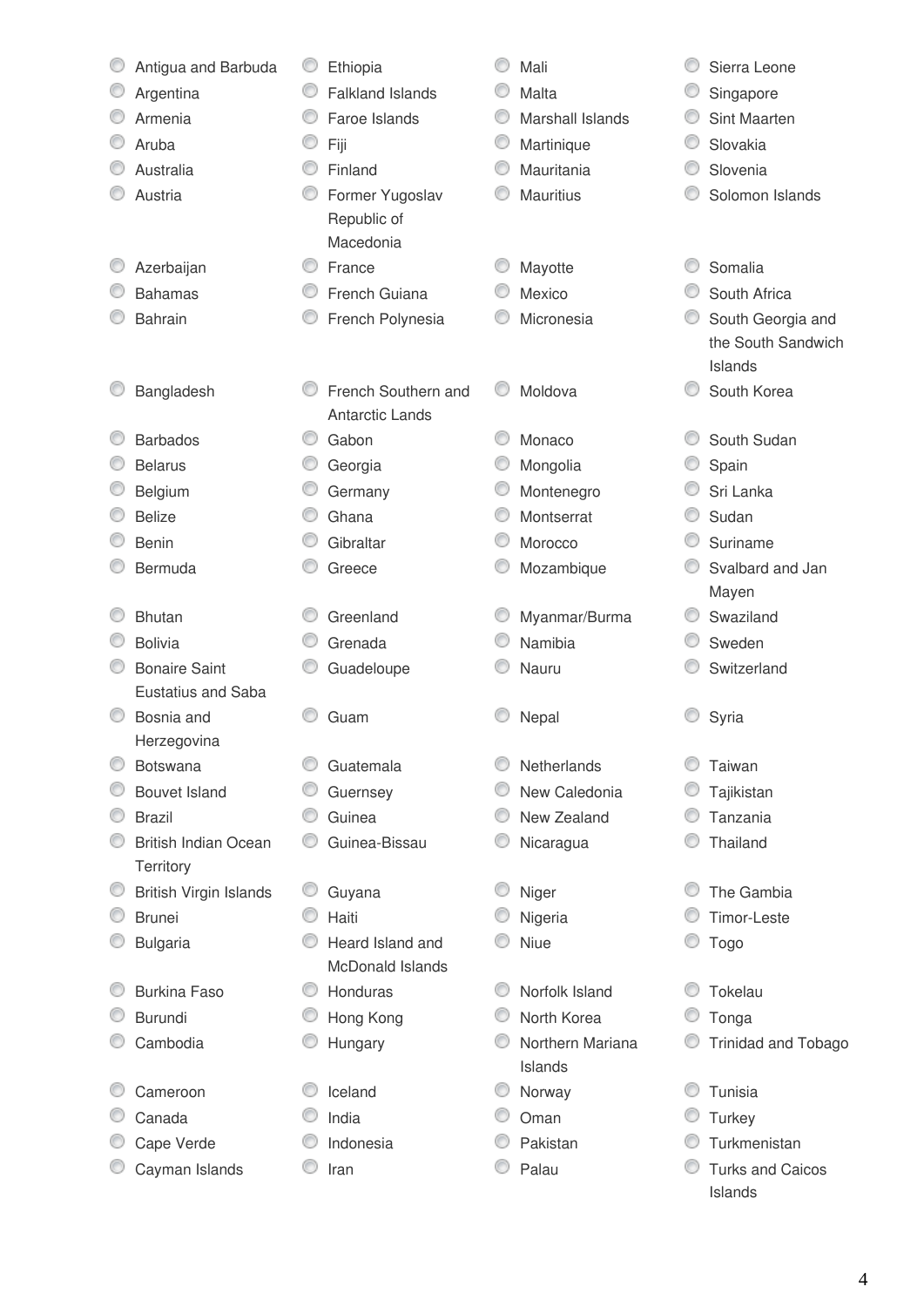| <b>Central African</b> | Iraq        | Palestine             |           | Tuvalu                      |
|------------------------|-------------|-----------------------|-----------|-----------------------------|
| Republic               |             |                       |           |                             |
| Chad                   | Ireland     | Panama                |           | Uganda                      |
| Chile                  | Isle of Man | Papua New Guinea      |           | Ukraine                     |
| China                  | Israel      | Paraguay              |           | <b>United Arab Emirates</b> |
| Christmas Island       | Italy       | Peru                  | $\bullet$ | <b>United Kingdom</b>       |
| Clipperton             | Jamaica     | Philippines           | ◎         | <b>United States</b>        |
| Cocos (Keeling)        | Japan       | Pitcairn Islands      |           | <b>United States Minor</b>  |
| Islands                |             |                       |           | Outlying Islands            |
| Colombia               | Jersey      | Poland                | O         | Uruguay                     |
| Comoros                | Jordan      | Portugal              | O         | <b>US Virgin Islands</b>    |
| Congo                  | Kazakhstan  | Puerto Rico           |           | Uzbekistan                  |
| Cook Islands           | Kenya       | Qatar                 | 0         | Vanuatu                     |
| Costa Rica             | Kiribati    | Réunion               |           | Vatican City                |
| Côte d'Ivoire          | Kosovo      | Romania               | ◎         | Venezuela                   |
| Croatia                | Kuwait      | Russia                |           | Vietnam                     |
| Cuba                   | Kyrgyzstan  | Rwanda                |           | Wallis and Futuna           |
| Curaçao                | Laos        | Saint Barthélemy      |           | Western Sahara              |
| Cyprus                 | Latvia      | Saint Helena          |           | Yemen                       |
|                        |             | Ascension and         |           |                             |
|                        |             | Tristan da Cunha      |           |                             |
| <b>Czech Republic</b>  | Lebanon     | Saint Kitts and Nevis |           | Zambia                      |
| Democratic Republic    | Lesotho     | Saint Lucia           |           | Zimbabwe                    |
| of the Congo           |             |                       |           |                             |
| Denmark                | Liberia     | <b>Saint Martin</b>   |           |                             |
|                        |             |                       |           |                             |

## **\***Publication privacy settings

The Commission will publish the responses to this public consultation. You can choose whether you would like your details to be made public or to remain anonymous.

## **Anonymous**

Only your type, country of origin and contribution will be published. All other personal details (name, organisation name and size, transparency register number) will not be published.

**Public** 

Your personal details (name, organisation name and size, transparency register number, country of origin) will be published with your contribution.

# **\***I agree with the [personal data protection provisions](https://ec.europa.eu/info/law/better-regulation/specific-privacy-statement_en)

**\***What is the main field of activity of your company/organisation?

 $\circledcirc$  fishery

- caquaculture
- **environment**
- $\bullet$  other

If other:

Energy - Electricity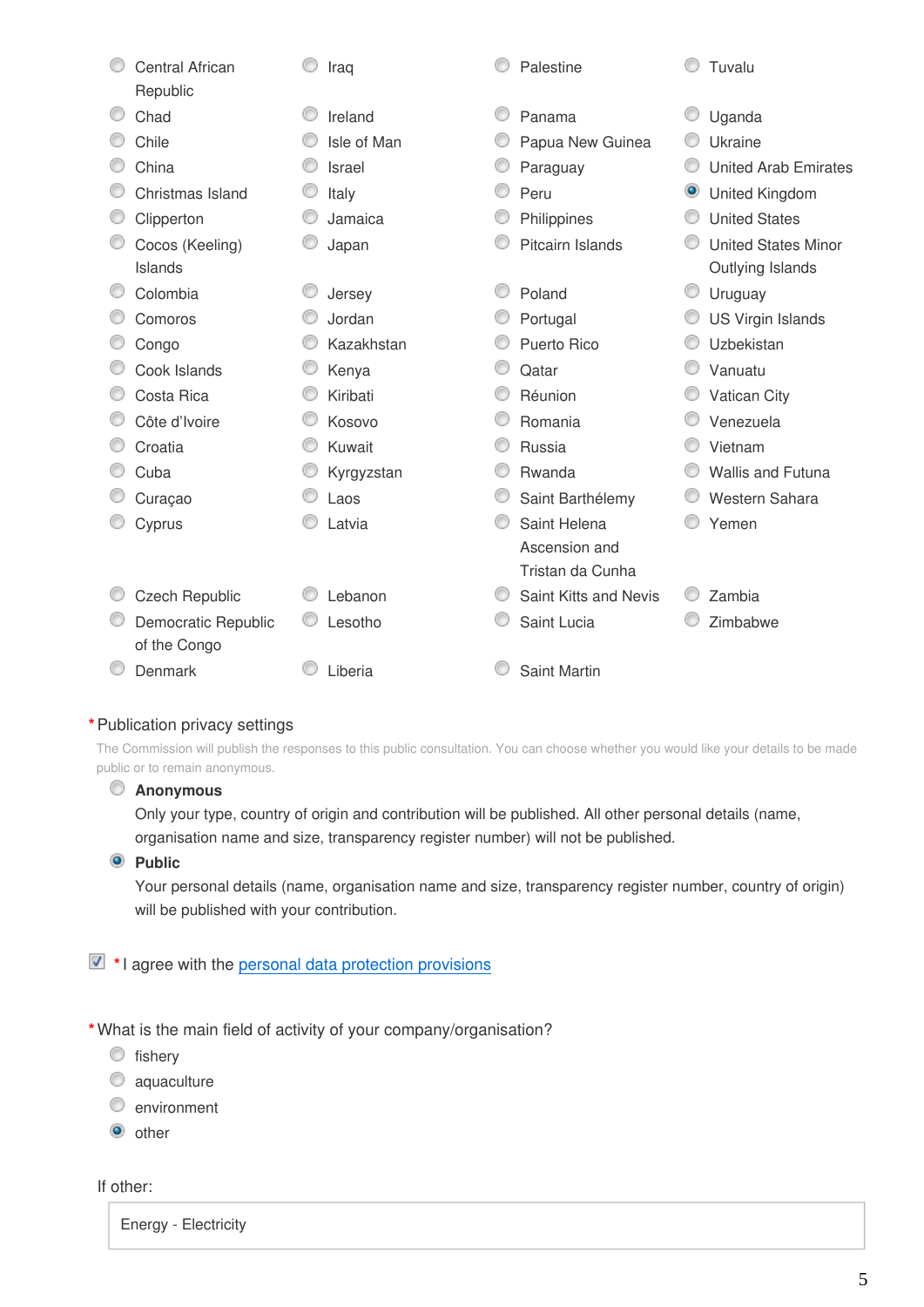**\***How would you best describe the nature of your understanding and involvement in matters related to the Eel Regulation?

- I work for a public administration responsible for developing, implementing and/or monitoring the Eel Regulation
- $\bullet$  I am a fisher or farmer involved the production and/or sale of eels
- I represent an international organisation with an interest in the implementation of the Eel Regulation
- $\bullet$  I work for an environmental body with an interest in the implementation of the Eel Regulation
- $\bullet$  I work for a research body with an interest in the Eel Regulation
- $\bullet$  I have a general interest in matters concerning fisheries in the European Union
- <sup>O</sup> Other

If other:

I work for a trade body whose members have an interest in the implementation of the Eel Regulation

**\***How familiar are you with the Eel Regulation provisions?

- I have at least a basic knowledge of the Eel Regulation and its implementation
- I am not familiar with the Eel Regulation

# **Questions on Eel Regulation**

**Relevance**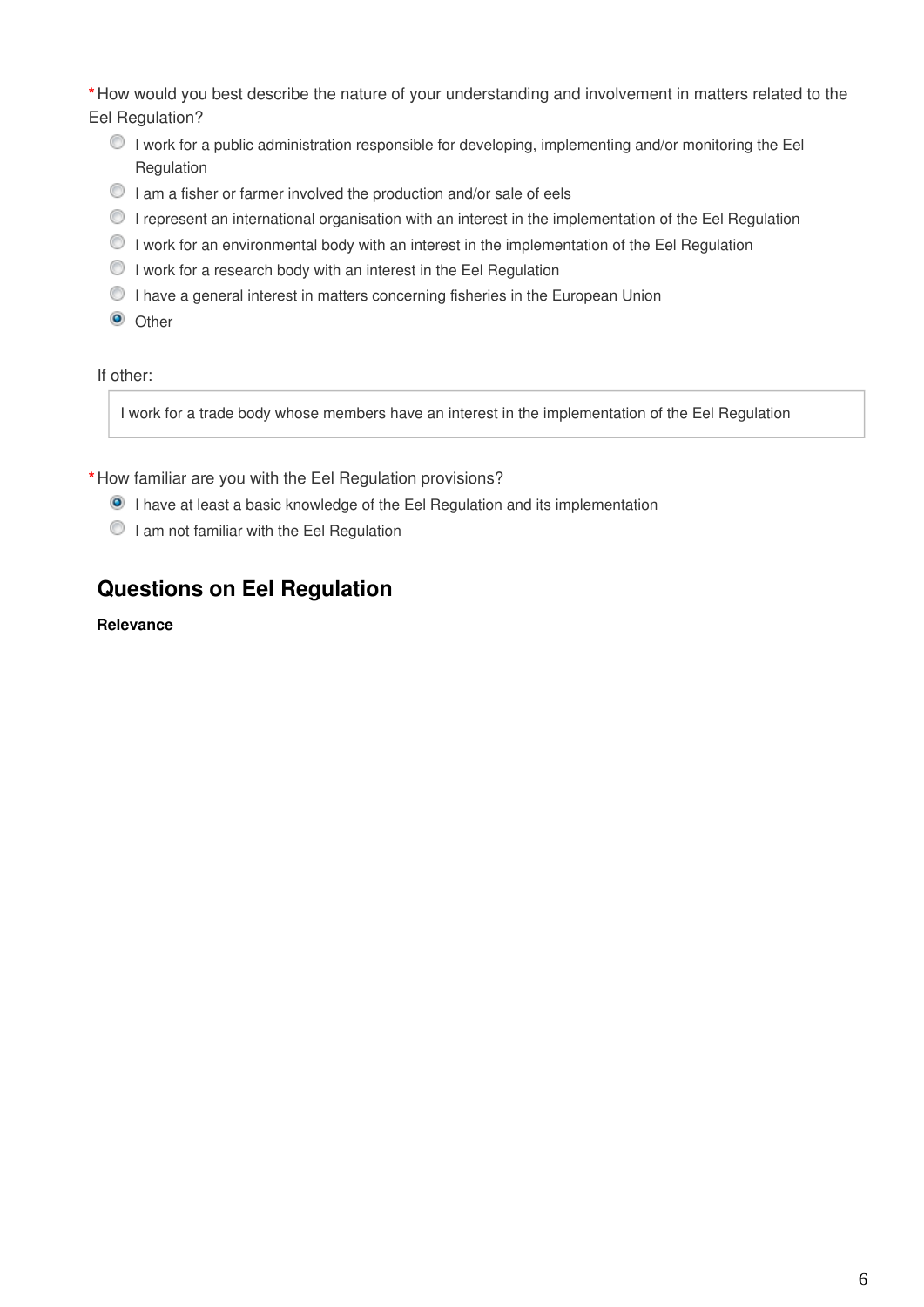| 1. The Eel Regulation has a number of objectives. To what extent do you consider that each of these remains relevant today? |  |  |
|-----------------------------------------------------------------------------------------------------------------------------|--|--|
|-----------------------------------------------------------------------------------------------------------------------------|--|--|

|                                                                                                                                                | Strongly<br>disagree | Rather<br>disagree | Neither<br>agree nor<br>disagree | Rather<br>agree | Strongly<br>agree | Don't<br>know |
|------------------------------------------------------------------------------------------------------------------------------------------------|----------------------|--------------------|----------------------------------|-----------------|-------------------|---------------|
| * There remains a need for a European recovery plan for the European eel.                                                                      | ⋒                    | ◎                  | ⊙                                | $\bullet$       | ∩                 | ⊙             |
| * There remains a need for Member States to implement Eel Management<br>Plans.                                                                 |                      | ⋒                  | ∩                                | $\bullet$       | ⋒                 | ∩             |
| * There remains a need to ensure that anthropogenic mortalities are reduced.                                                                   | ⊙                    | ◉                  | ◉                                | $\bullet$       | ◉                 | ⊙             |
| * There remains a need to ensure the escapement to the sea of at least 40% of<br>the adult eel biomass.                                        | ⊙                    | ⋒                  | ⊙                                | 0               | ⋒                 | $\bullet$     |
| * It remains appropriate to regulate the supply of glass eels for restocking<br>operations.                                                    | ⋒                    | ⋒                  | ⊙                                | $\bullet$       | ⋒                 |               |
| * There remains a need to regulate fishing effort and catches to ensure the<br>recovery of the European eel.                                   | ∩                    | ⋒                  | ⊙                                | ⊙               | ۵                 | ∩             |
| * There remains a need to ensure the origin and traceability of all live eels<br>imported to and exported from MS.                             | ⋒                    |                    | ∩                                | $\bullet$       | ⋒                 |               |
| * There remains a need to ensure that control and enforcement activities take<br>place in EU waters and at all stages of the eel supply chain. | ⋒                    | ⋒                  | ◉                                | $\bullet$       | ⋒                 | ∩             |
| * It remains appropriate to seek to reduce catching of eels to at least 50% of<br>2006 levels.                                                 | ∩                    | €                  | ⊙                                | $\bullet$       |                   | ⊙             |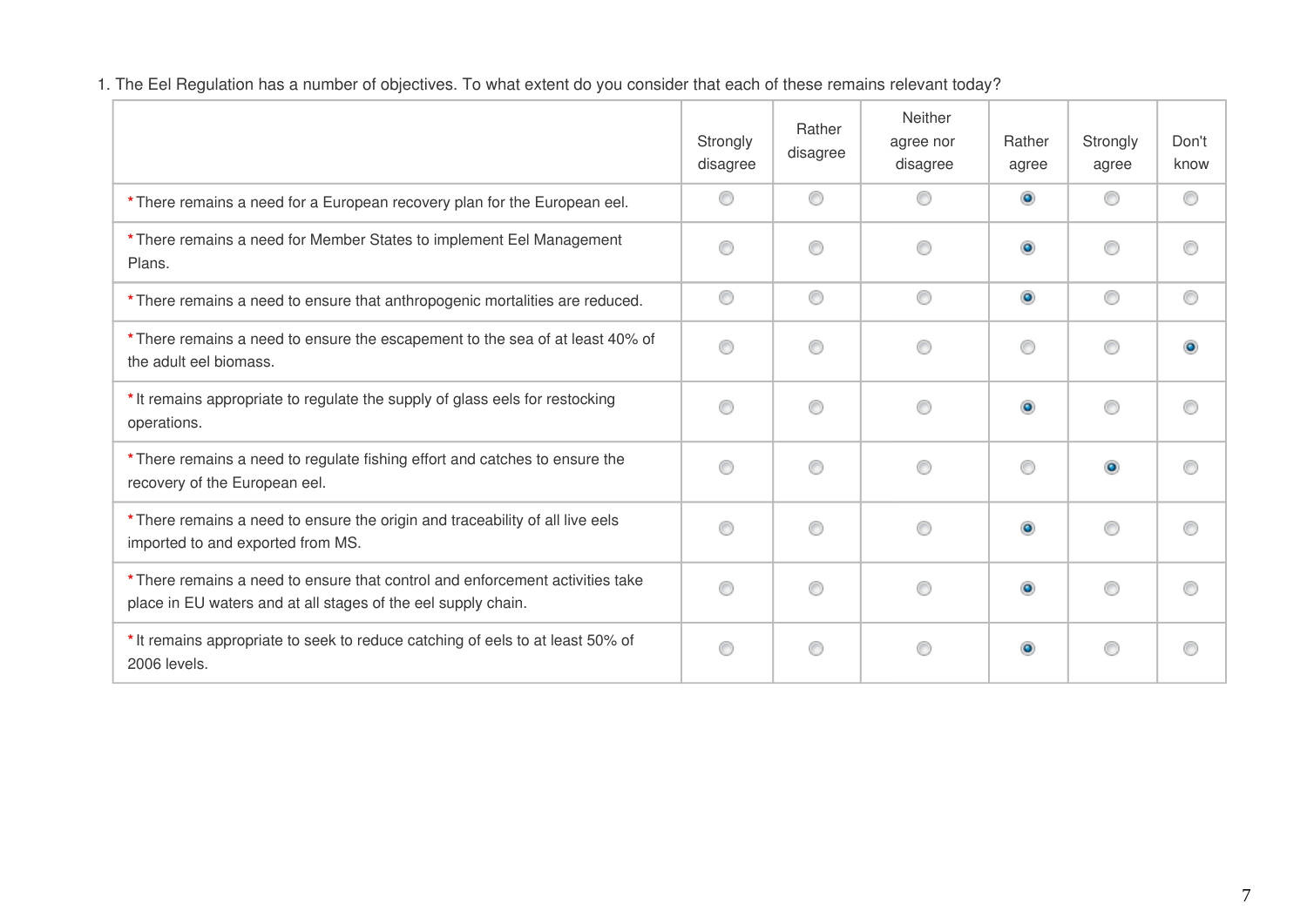2. To what extent do you agree or disagree with the following statement?

|                                                      | Strongly<br>disagree | Rather<br>disagree | Neither<br>agree nor<br>disagree | Rather<br>agree | Strongly<br>agree | Don't<br>know |
|------------------------------------------------------|----------------------|--------------------|----------------------------------|-----------------|-------------------|---------------|
| * The target of 40% eel<br>escapement is achievable. | $\circledcirc$       | C                  |                                  |                 | C                 | ۱             |

3. Please provide a reason for your answer as to why you think the 40% escapement goal is achievable or not (optional).

**\*** 4. Do you think that alternative targets are needed to ensure that the Eel Regulation delivers on its objective of securing the recovery of the European eel?

Yes

 $\odot$  No.

C Don't know

5. Which indicators or targets do you think would be more suitable? (optional).

Given the long-term nature of any potential recovery of eel populations measured by the 40% escapement target, more consideration is needed on the use of interim targets, milestones or indicators applying at appropriately defined time-scales. These are needed so resources and time are not wasted on measures that are ineffective. They could include assessing changes achieved in the various factors potentially influencing recruitment and escapement (such as mortality) as well as in the escapement achieved. Care needs to be taken to ensure that any interim activities used are themselves worthwhile (in terms of contribution to improvement in escapement for the resources deployed).

6. To what extent do you agree or disagree with the following statement?

|                                                                  | Strongly<br>disagree | Rather<br>disagree | Neither<br>agree nor<br>disagree | Rather<br>agree | Strongly<br>agree | Don't<br>know |
|------------------------------------------------------------------|----------------------|--------------------|----------------------------------|-----------------|-------------------|---------------|
| * The Eel Regulation<br>requires amendment or<br>simplification. | C                    | ۱                  |                                  |                 | w                 |               |

7. Please provide a reason for your answer, and, if appropriate, identify which aspects of the Eel Regulation you think need to be amended or simplified (optional).

#### **Effectiveness**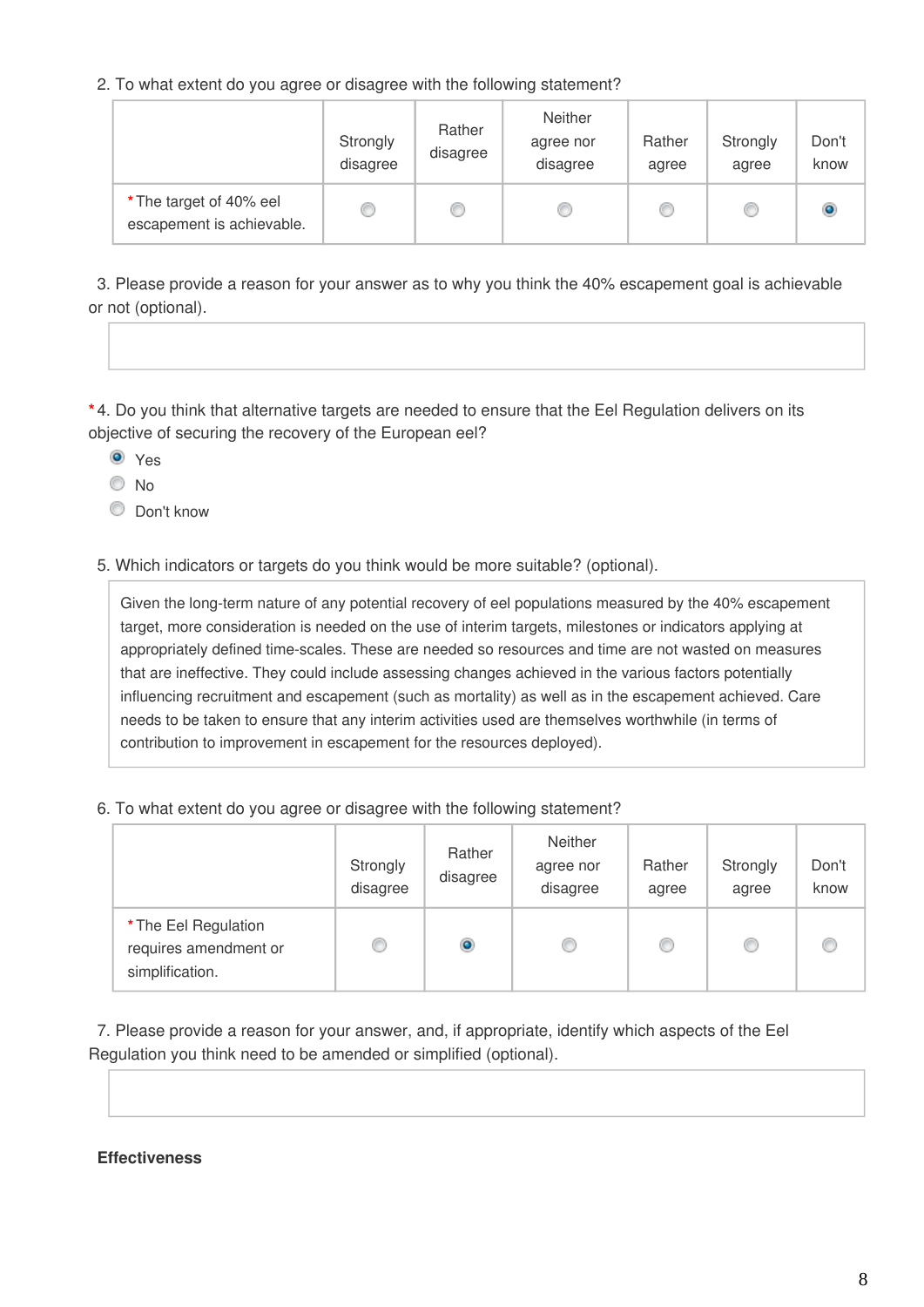|                                                                                             | Strongly<br>disagree | Rather<br>disagree | Neither disagree<br>nor agree | Rather<br>agree | Strongly<br>agree | Don't<br>know |
|---------------------------------------------------------------------------------------------|----------------------|--------------------|-------------------------------|-----------------|-------------------|---------------|
| * Implementing Eel Management Plans                                                         | O                    | ⊙                  | ◎                             | ⊙               | ⊙                 | $\bullet$     |
| * Achieving the targets set out in Eel Management Plans                                     | O                    | 0                  | ⊙                             | 0               | 0                 | $\bullet$     |
| * Ensuring a reduction in anthropogenic eel mortalities                                     | O                    | 0                  | 0                             | 0               | 0                 | $\bullet$     |
| * Increasing the escapement to the sea of adult eels towards<br>the 40% target              | ⊙                    | ⊙                  | ⋒                             | ◉               | ⊙                 | $\bullet$     |
| * Ensuring that there is enough supply of glass eels for<br>restocking operations           | ◎                    | ⊙                  |                               | ◉               | ⊙                 | $\bullet$     |
| * Ensuring reduction of fishing effort and catches towards the<br>50% targets               | ⊙                    | ⊙                  | ∩                             | ◉               | ◉                 | $\bullet$     |
| * Ensuring the origin and traceability of all live eels imported to<br>and exported from MS | O                    | ⊙                  | ⋒                             | ⊙               | 0                 | $\bullet$     |
| * Ensuring control and enforcement activities at all stages of<br>the eel supply chain      | O                    | ⊙                  |                               | ◉               | ◉                 | $\bullet$     |

8. To what extent have the current measures for the recovery of European eel stock under the Eel Regulation achieved the following objectives?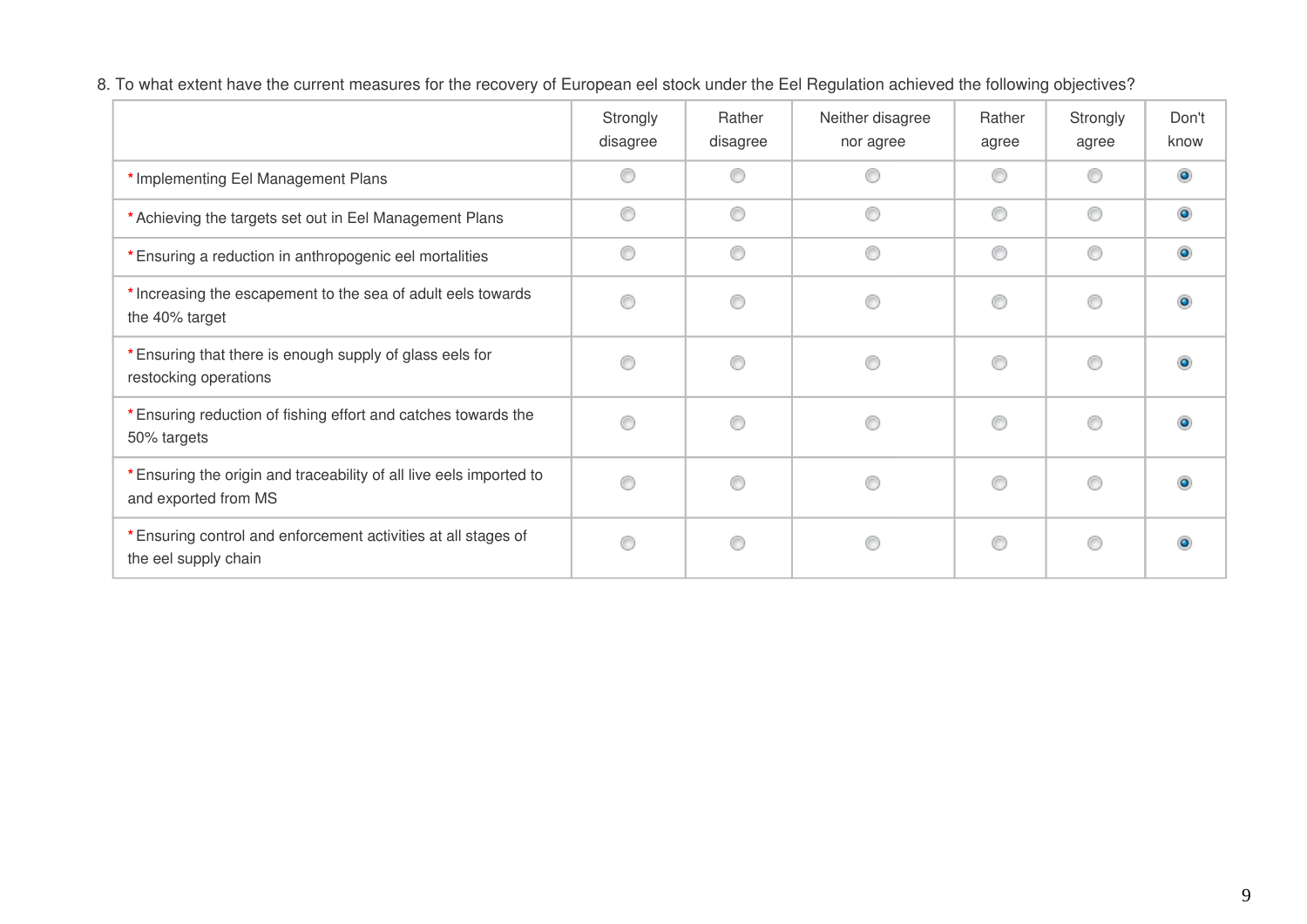**\*** 9. Reflecting your answers above, what do you consider to be the barriers to achieving the objectives of the Eel Regulation?

The objectives are too complex to evaluate (it is too hard to evaluate parameters that determine the objectives)

**\*** 10. What do you consider to have been the successes of the Eel Regulation and its implementation to date?

The general awareness for the European eel and related issues has increased.

|  |  |  | 11. Do you support the following measures to recover the population of eel in Europe? |  |  |  |  |  |  |
|--|--|--|---------------------------------------------------------------------------------------|--|--|--|--|--|--|
|--|--|--|---------------------------------------------------------------------------------------|--|--|--|--|--|--|

|                                                        | Strongly<br>disagree | Rather<br>disagree | Neither<br>disagree nor<br>agree | Rather<br>agree | Strongly<br>agree | Don't<br>know |
|--------------------------------------------------------|----------------------|--------------------|----------------------------------|-----------------|-------------------|---------------|
| * Limiting professional eel<br>fisheries in the sea    |                      |                    |                                  | $\bullet$       |                   |               |
| * Limiting professional eel<br>fisheries in freshwater |                      | ⋒                  |                                  | $\bullet$       |                   |               |
| * Limiting recreational eel<br>fishing in the sea      |                      | ⋒                  |                                  | $\bullet$       |                   |               |
| * Limiting recreational eel<br>fishing in freshwater   |                      | ⋒                  |                                  | $\bullet$       |                   |               |
| *Facilitating fish<br>migration through rivers         |                      |                    | $\bullet$                        |                 |                   |               |
| * Restocking waters with<br>young fish                 |                      |                    |                                  | $\bullet$       |                   |               |

**\*** 12. Do you support the implementation of total or partial bans on eel fishing to aid recovery of the European eel stock?

**O** Yes

© No

C Don't know

12a. Please provide a reason for your answer to explain why you support or do not support bans on eel fishing in the EU:

Partial fishing bans will be necessary to ensure the sustainability of the eel stock.

**\*** 13. What other actions should the European Union or Member States undertake to recover the eel population in Europe? Who should undertake these actions (EU or MSs)?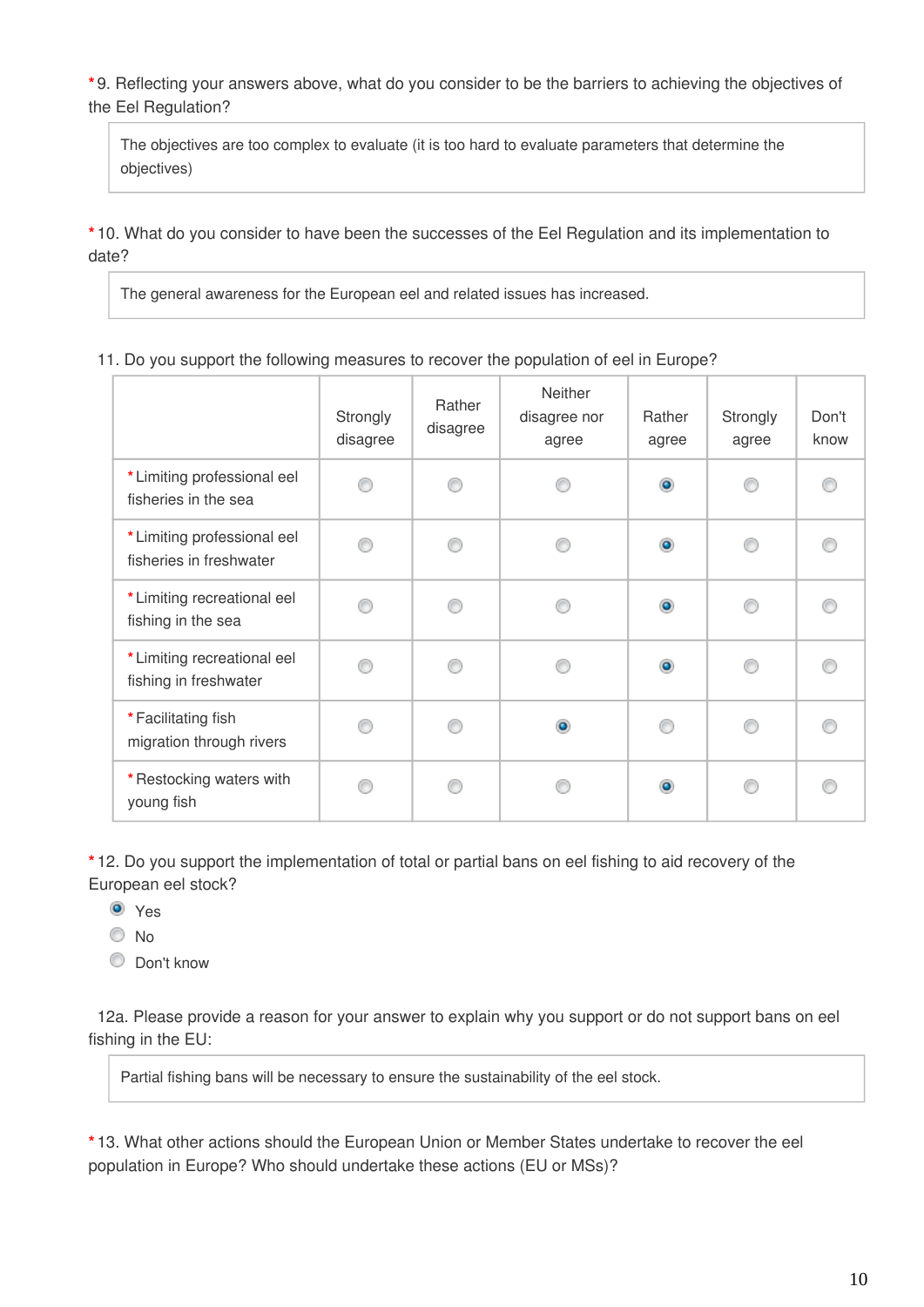Since Eel Regulations were established in 2007, research in this area has progressed. However, there still remain key questions regarding the lifecycle of eel which lead to holes in understanding all the pressures on the population. There is a need to continue to investigate the decline in the eel stock, for instance via the provision of effective funding for research as well as for monitoring efforts. This should be coordinated by the EU.

There should be confidence that a given measure would be effective in closing the gap to the escapement target within an Eel Management Plan. More dialogue between MS with regards to the implementation of Eel Regulations and the effectiveness of measures should be promoted through the regulatory framework to facilitate identification of most effective measures. The cost-efficiency and benefits of implementation measures under the Eel Regulation should be evaluated and also taken into account in the estimated overall costs in the Programme of Measures (PoM) under the Water Framework Directive. This shall also include the ongoing generation losses and maintenance costs of measures set including the value of lost generation during unavoidable plant closure for installation of measures.

## **Coherence**

|                                                                                                                                                                                                                                                                     | Strongly<br>disagree | Rather<br>disagree | Neither<br>agree<br>or<br>disagree | Rather<br>agree | Strongly<br>agree | Don't<br>know |
|---------------------------------------------------------------------------------------------------------------------------------------------------------------------------------------------------------------------------------------------------------------------|----------------------|--------------------|------------------------------------|-----------------|-------------------|---------------|
| * The Eel Regulation is coherent<br>with other EU instruments to<br>regulate fisheries (such as the<br>Common Fisheries Policy,<br>Fisheries Control Regulation,<br>the Water Framework Directive<br>and the Marine Strategy<br>Framework Directive)                |                      |                    |                                    | $\bullet$       |                   |               |
| * The Eel Regulation is coherent<br>with international instruments to<br>regulate fisheries (such as the<br>Convention on International<br>Trade in Endangered Species of<br>Wild Fauna and Flora - CITES,<br>and the Convention on the<br>Migratory Species - CMS) |                      |                    |                                    |                 |                   |               |

14. To what extent do you agree or disagree with the following statements?

**\*** 14a. Please provide a reason for your answer to explain what factors lead to coherence or to identify those aspects that are inconsistent or a duplication of efforts under other measures: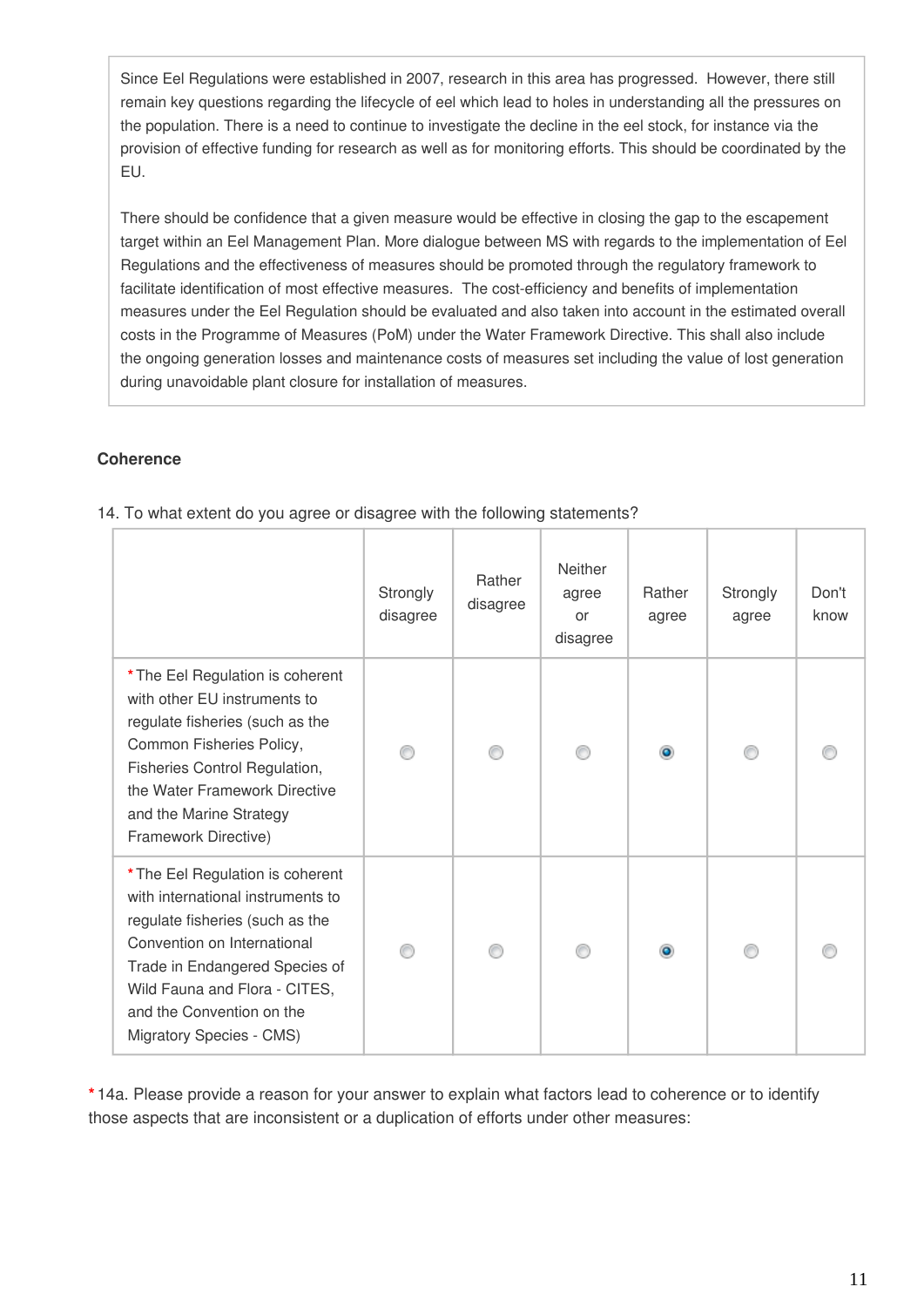The Eel regulation is tightly linked with the Water Framework Directive, as in particular, Eel Management Plans should cover river basins defined in accordance with Directive 2000/60/EC. Due to this link, the purpose of the eel regulation should be the same as for the WFD, i.e. to strike a balance between environmental, climate and socio-economic goals. This means that it should not unduly hamper the operation of existing thermal power plants, or create obstacles to upgrading or developing of new power plant.

## **EU added value**

#### 15. To what extent do you agree or disagree with the following statement?

|                                                                                                                                               | Strongly<br>disagree | Rather<br>disagree | <b>Neither</b><br>agree<br>nor<br>disagree | Rather<br>agree | Strongly<br>agree | Don't<br>know |
|-----------------------------------------------------------------------------------------------------------------------------------------------|----------------------|--------------------|--------------------------------------------|-----------------|-------------------|---------------|
| * The Eel Regulation provided<br>additional value compared to<br>what could be achieved by<br>Member States at national or<br>regional level. | €                    | O                  | ◎                                          | C               | ⋒                 |               |

15a. Please provide any comments below to explain your answer (optional):

**\*** 16. What would be the most likely consequences of stopping the application of the measures contained within the Eel Regulation (both positive and negative)?

Risk of a decline in the eel stock

**Efficiency**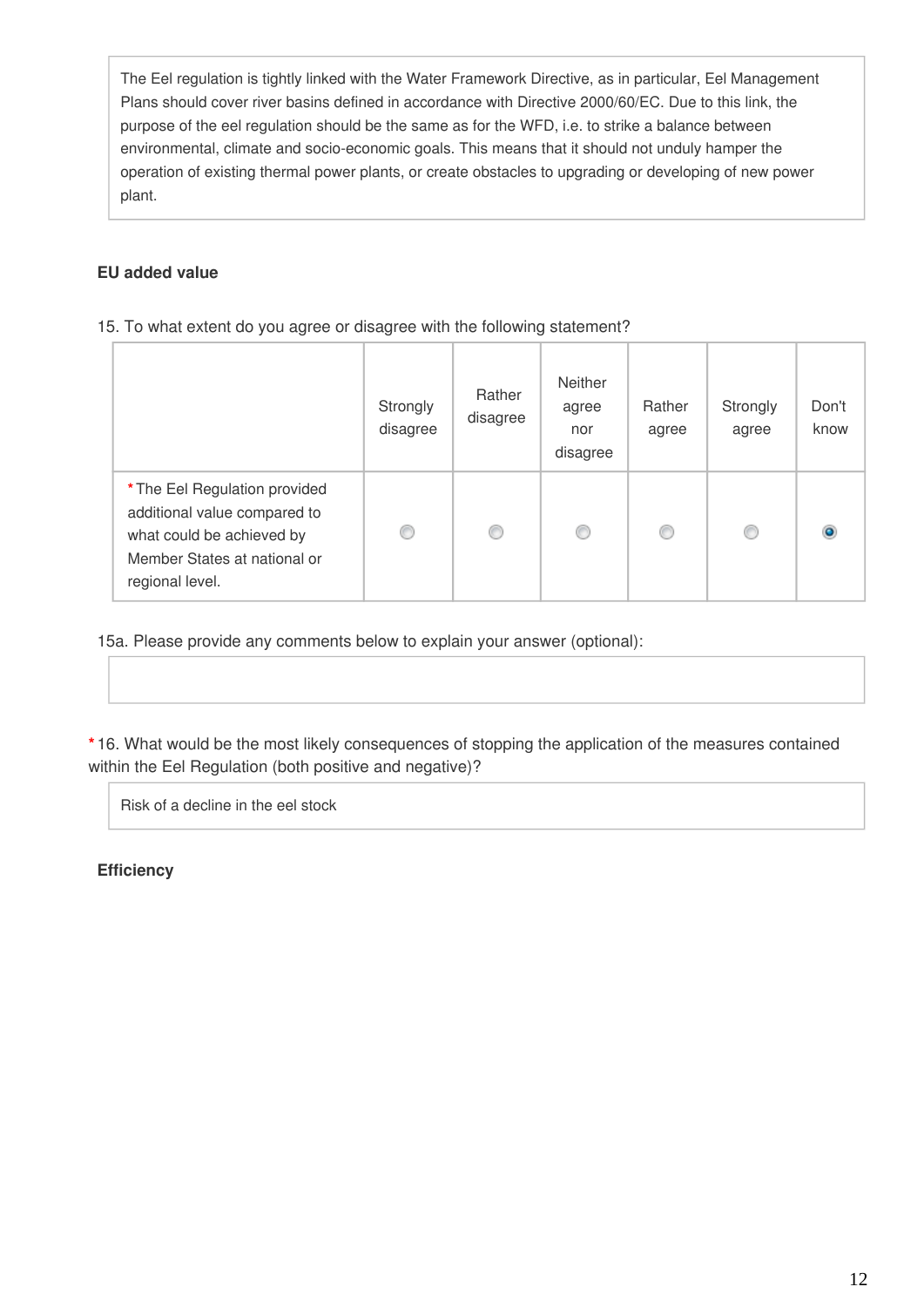# 17. To what extent do you agree or disagree with the following statements?

|                                                                                                                                                  | Strongly<br>disagree | Rather<br>disagree | Neither<br>agree nor<br>disagree | Rather<br>agree | Strongly<br>agree | Don't<br>know |
|--------------------------------------------------------------------------------------------------------------------------------------------------|----------------------|--------------------|----------------------------------|-----------------|-------------------|---------------|
| * Administering and implementing the Eel Regulation has been carried out at the<br>lowest possible cost.                                         | ⊙                    | O                  | $\bullet$                        |                 |                   | €             |
| * The costs of administering and implementing the Eel Regulation are<br>proportionate to the environmental and socio-economic benefits achieved. | O                    | ◎                  | C                                |                 |                   | ٥             |
| * It is possible to simplify the Eel Regulation and still achieve the same results.                                                              | O                    | $\bullet$          | €                                | ⊙               | €                 | C             |
| * The same or better results in terms of eel stock recovery could have been<br>achieved at lower cost.                                           | O                    | ⊙                  | C                                |                 | €                 |               |